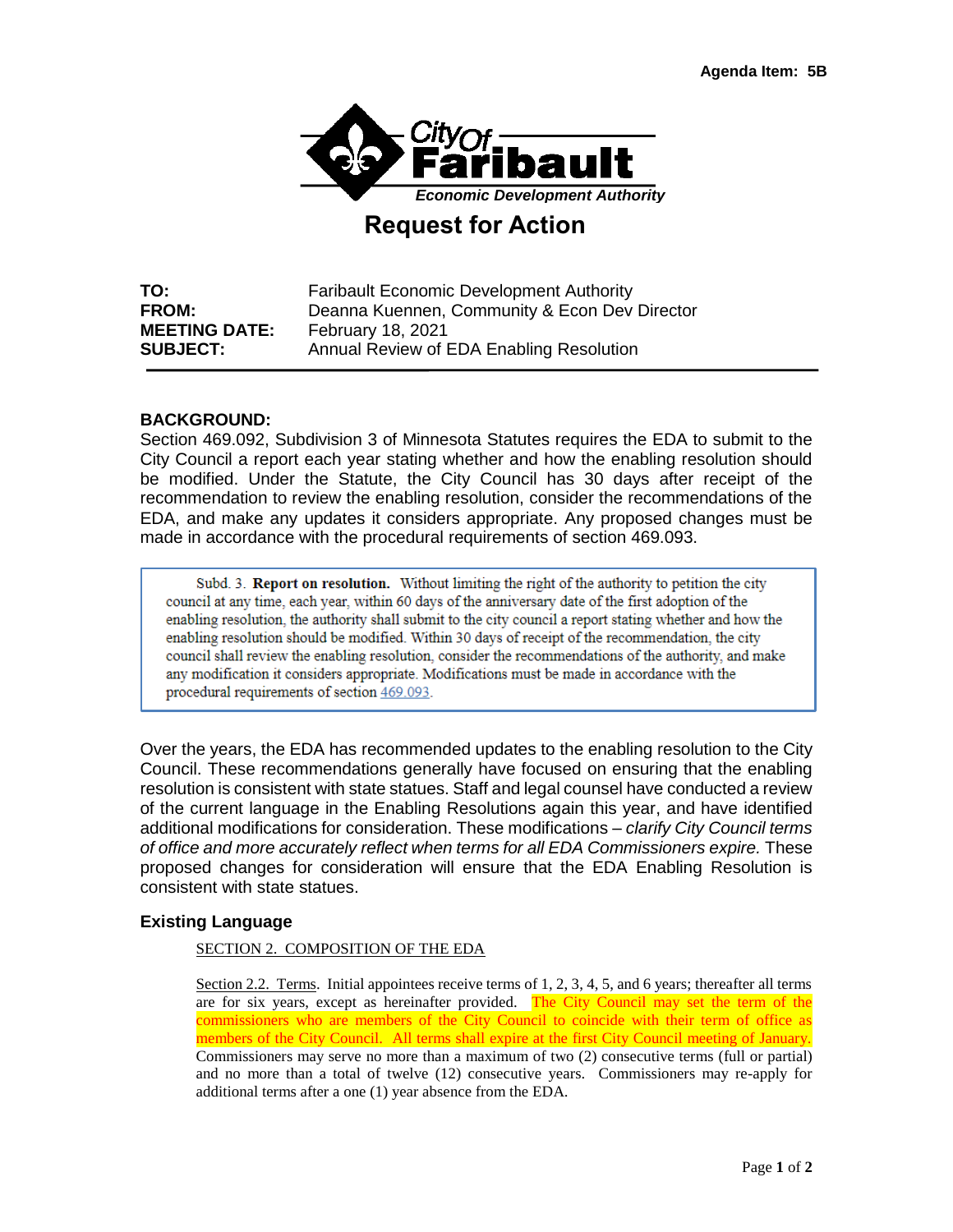### **Proposed Language**

#### SECTION 2. COMPOSITION OF THE EDA

Section 2.2. Terms. Initial appointees receive terms of 1, 2, 3, 4, 5, and 6 years; thereafter all terms are for six years, except as hereinafter provided. The City Council shall set the term of the commissioners who are members of the City Council to coincide with their term of office as members of the City Council. All terms shall expire at the City Council meeting at which the EDA appointments are made. Commissioners may serve no more than a maximum of two (2) consecutive terms (full or partial) and no more than a total of twelve (12) consecutive years. Commissioners may re-apply for additional terms after a one (1) year absence from the EDA.

### **ACTION REQUESTED:**

The EDA is asked to consider the proposed changes and make a recommendation to City Council based on their review of the modified language.

#### **Attachments:**

Resolution 2016-239 (Current EDA Enabling Resolution)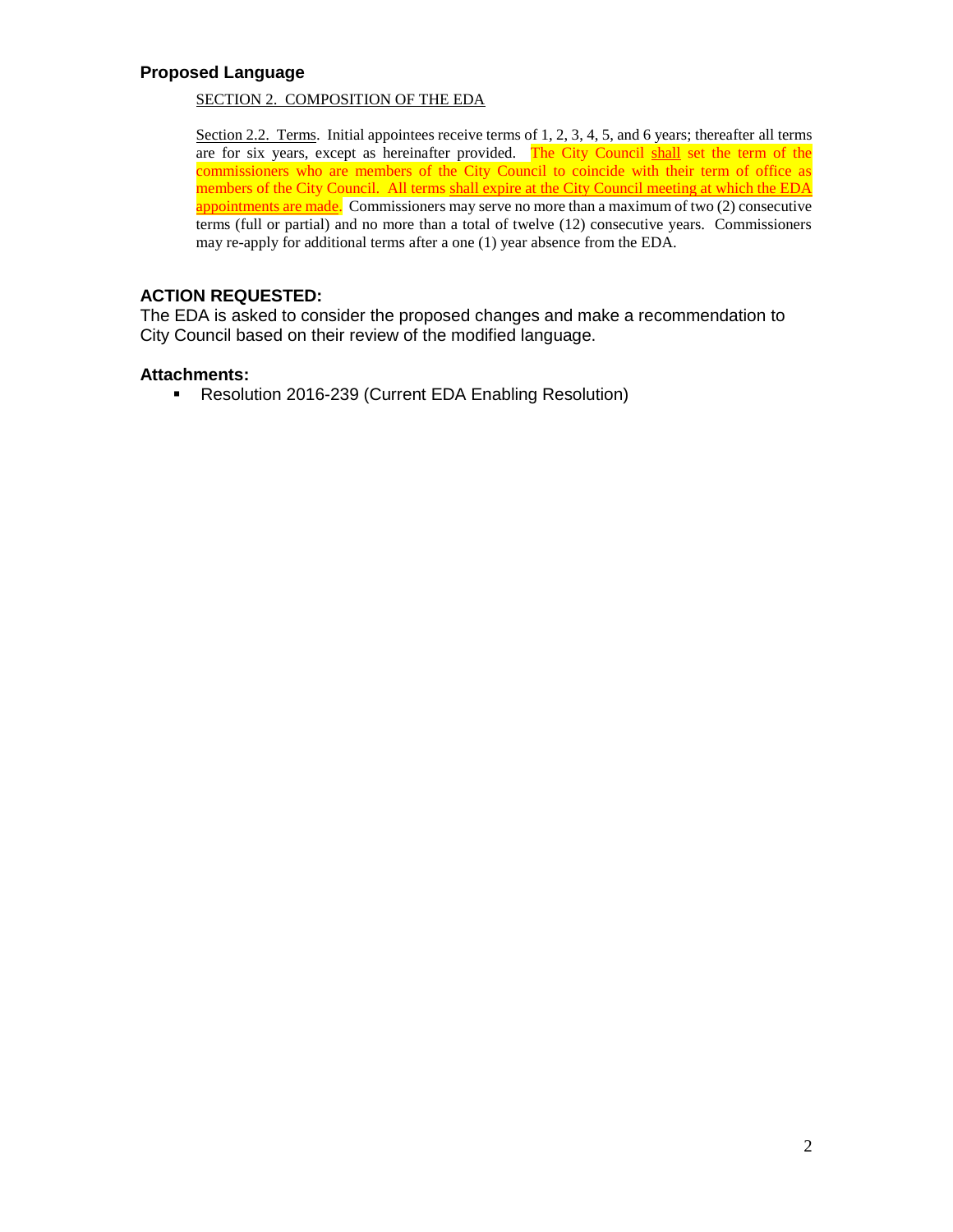### **CITY OF FARIBAULT RESOLUTION 2016-239**

### **RESOLUTION AMENDING AND RESTATING THE ENABLING RESOLUTION ESTABLISHING AN ECONOMIC DEVELOPMENT AUTHORITY** FOR THE CITY OF FARIBAULT, MINNESOTA

WHEREAS, the City is authorized by Minnesota Statutes, Chapter 469 (the "Act") and specifically Section 469.091, to establish an Economic Development Authority (hereinafter the "EDA") to coordinate and administer economic development and redevelopment plans and programs of the City of Faribault; and

WHEREAS, an Economic Development Authority would facilitate and assist economic development in the City of Faribault by directly involving certain groups and agencies in the process; and

WHEREAS, such an Authority will increase the overall efficiency of business recruitment, to the greatest benefit of the entire community; and,

WHEREAS, a public hearing was held for the establishment of an Economic Development Authority pursuant to Minnesota Statutes prior to the adoption of Resolution 86-77, the initial enabling resolution originally adopted May 27, 1986, for the EDA and Resolution 86-77 was amended and restated on January 22, 2008, following a public hearing by Resolution No. 2008-015, and was again amended and restated on June 22, 2010, following a public hearing by Resolution No. 2010-092, and amended and restated again on June 10, 2014, following a public hearing by Resolution No. 2014-097; and was again amended and restated on April 14, 2015 following a public hearing by Resolution No. 2015-067, and

WHEREAS, the City desires to amend the enabling resolution for the EDA, as hereinafter set forth, pursuant to Minnesota Statutes Section 469.093; and

WHEREAS, a public hearing has been held for this amendment to the enabling resolution of the EDA pursuant to Minnesota Statutes Section 469.093.

## NOW, THEREFORE, THE CITY OF FARIBAULT RESOLVES:

### SECTION 1. APPOINTMENT OF AN ECONOMIC DEVELOPMENT AUTHORITY FOR THE CITY OF FARIBAULT, MINNESOTA

Section 1.1. Economic Development Authority Established. The Economic Development Authority for the City of Faribault, Minnesota (hereinafter the "EDA") is hereby established. The EDA shall have all the powers, duties and responsibilities set forth in Sections 469.090 to 469.108 of the Act and as said Act may be amended from time to time and all other applicable laws, except as limited by this Resolution.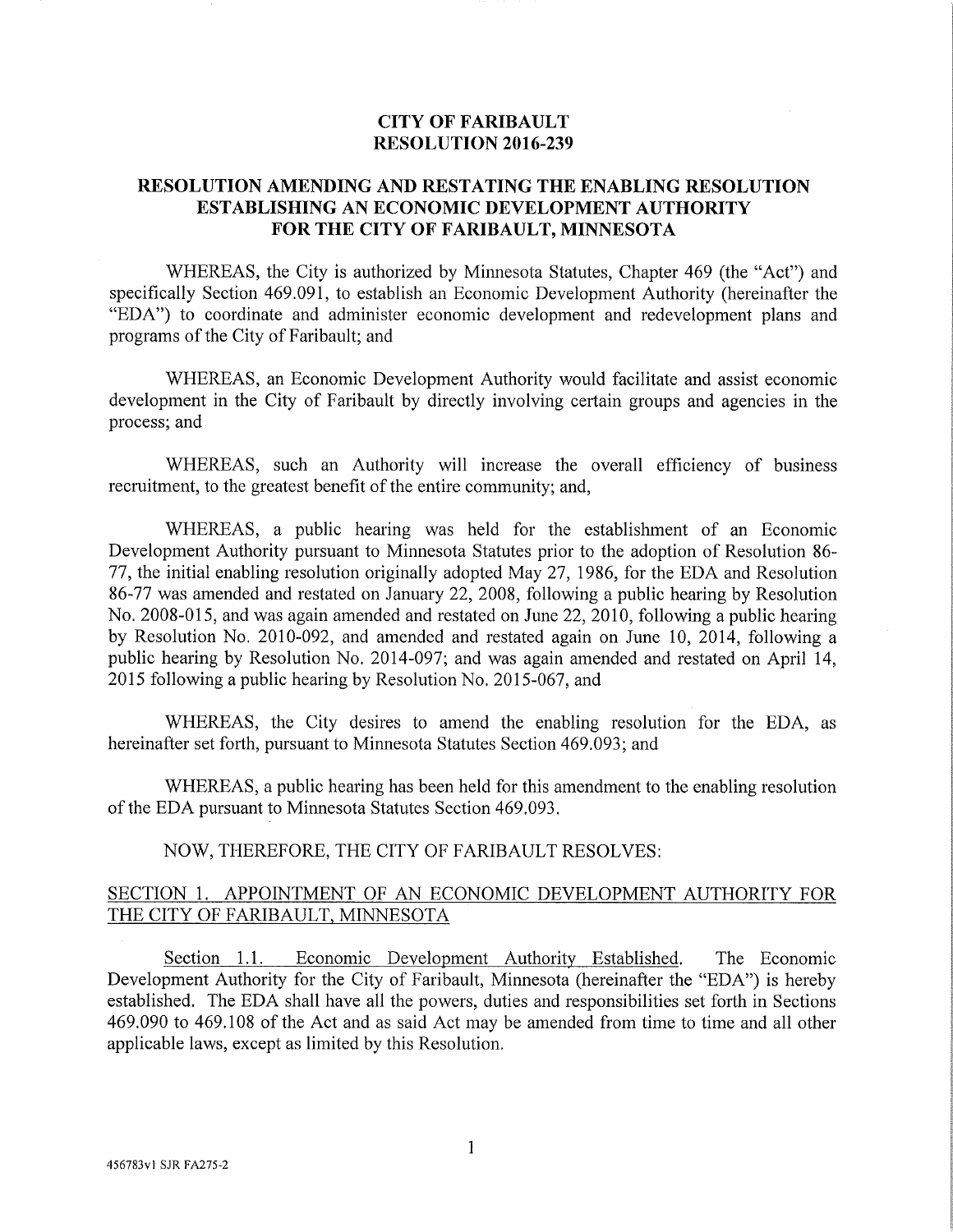Section 1.2. Purpose. The appointment of an EDA, pursuant to the provisions, restrictions and regulations contained herein, is intended to provide the City with a board comprised of representatives from both city government and private enterprise, capable of administering business incentives and other economic development measures. The EDA shall be the chief economic development agency for the City, and shall be under the authority of the City Council

Section 1.3. Definition. An EDA is a public body corporate and politic and a political subdivision of the state with the right to sue and be sued in its own name. An EDA carries out an essential governmental function when it exercises its power, but the EDA is not immune from liability because of this.

Section 1.4. Responsibility. The EDA shall have primary responsibility for commercial and industrial development and redevelopment and the Housing and Redevelopment Authority in and for the City of Faribault shall have primary responsibility for residential development and redevelopment.

### SECTION 2. COMPOSITION OF THE EDA

Section 2.1. Composition. The seven commissioners of the EDA shall be selected or appointed as follows:

Two City Council members shall be appointed as commissioners by the City a. Council.

 $\mathbf{b}$ . The City Council may appoint the remaining commissioners to serve at large or from organizations which may have a role in economic development. An appointment could be from such organizations as City Commissions, the Faribault Industrial Corporation, the School District, County, Community Board or Chamber of Commerce.

Section 2.2. Terms. Initial appointees receive terms of 1, 2, 3, 4, 5, 6 and 6 years; thereafter all terms are for six years, except as hereinafter provided. The City Council may set the term of the commissioners who are members of the City Council to coincide with their term of office as members of the City Council. All terms shall expire at the first City Council meeting of January. Commissioners may serve no more than a maximum of two (2) consecutive terms (full or partial) and no more than a total of twelve (12) consecutive years. Commissioners may re-apply for additional terms after a one (1) year absence from the EDA.

Section 2.3. Compensation and Reimbursement. EDA members shall be reimbursed for actual expenses as determined by the City Council.

Section 2.4. Vacancies. A vacancy is created in the membership of the EDA when a City Council member of the EDA ends Council membership. A vacancy for this or another reason must be filled for the balance of the unexpired term, in the manner in which the original appointment was made.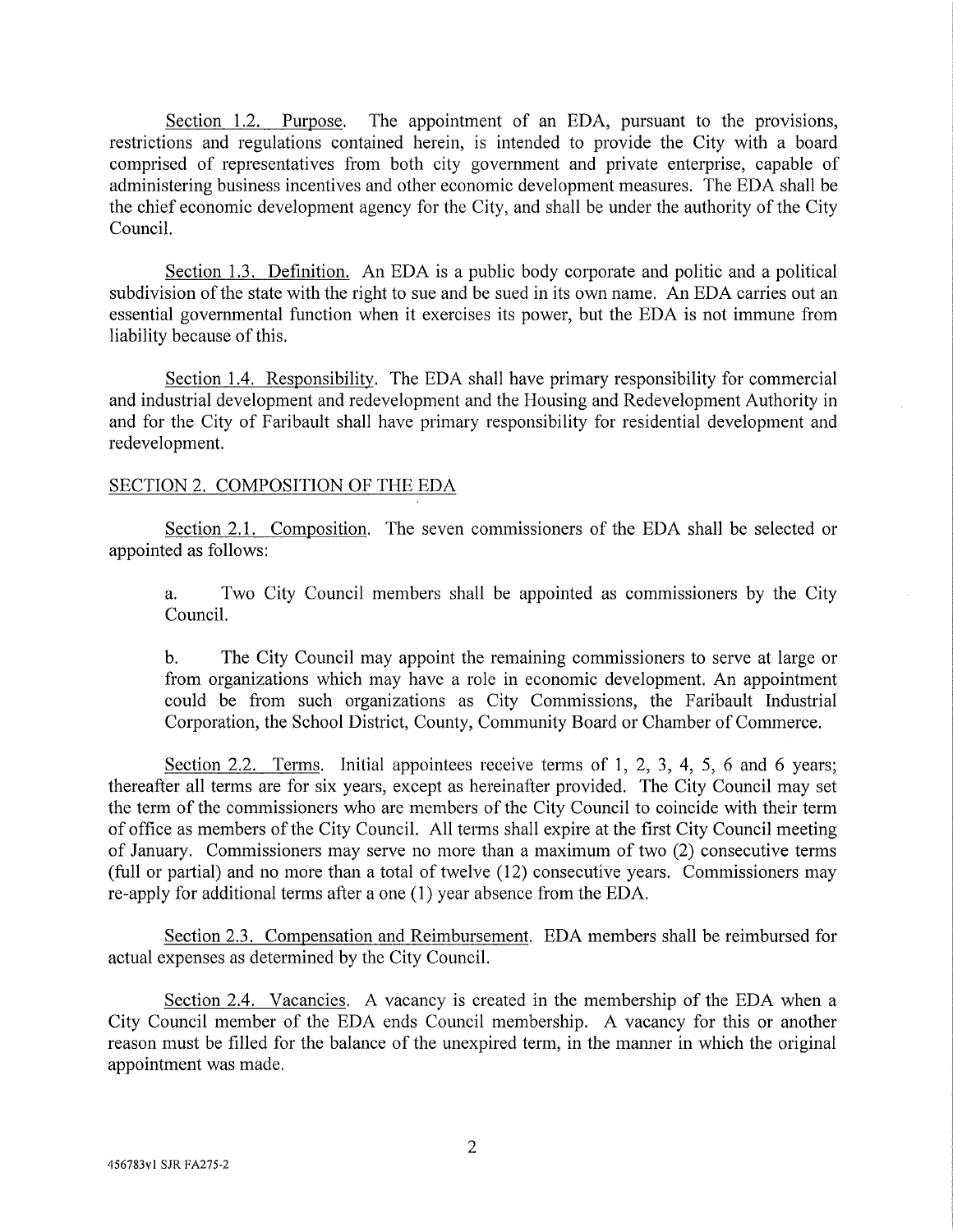Section 2.5. Conflict of Interest. Except as authorized in Minnesota Statutes Section 471.88, a commissioner, officer, or employee of the EDA must not acquire any financial interest, direct or indirect, in any project or in any property included or planned to be included in any project, nor shall the person have any financial interest, direct or indirect, in any contract or proposed contract for materials or service to be furnished or used in connection with any project.

Section 2.6. Removal for Cause. An EDA commissioner may be removed by the City Council as provided in Minnesota Statutes Section 469.095, subd. 5.

#### SECTION 3. TRANSFER OF TAX INCREMENT AUTHORITY

Section 3.1. The City shall transfer the control, authority and operation of its tax increment development plans pursuant to Chapter 462, implemented by Resolutions 85-151, 85-140, 85-22, 85-21, 85-20, 81-168, 81-5, and pursuant to Chapter 472A, implemented by Resolutions 85-141 and 83-58, located within the City, from the governmental agency or subdivision that established the project to the EDA. The City Council requires acceptance of control, authority, and operation of the tax increment development plans by the EDA. The EDA may exercise all of the powers that the governmental unit establishing the project could exercise with respect to the project.

When a project or program is transferred to the EDA, it shall covenant and pledge to perform the terms, conditions, and covenants of the bond indenture or other agreements executed for the security of any bonds issued by the governmental subdivision that initiated the project or program. The EDA may exercise all of the powers necessary to perform the terms, conditions, and covenants of any indenture or other agreements executed for the security of the bonds when the project or program is transferred.

### SECTION 4. ORGANIZATIONAL MATTERS

Section 4.1. Staffing. All required EDA staffing will be appointed by the City Administrator from the City of Faribault staff, for purposes of technical assistance, accounting, purchasing supplies, etc., as needed for the operation of the EDA.

Section 4.2. By-Laws. The EDA may adopt by-laws and rules of procedure and shall adopt an official seal.

Section 4.3. Officers. The EDA shall elect a president, a vice president, a treasurer, a secretary, and an assistant treasurer. The EDA shall elect the president, treasurer and secretary annually. A commissioner shall not serve as president and vice president at the same time. The other offices may be held by the same commissioner. The offices of secretary and assistant treasurer need not be held by a commissioner.

Section 4.4. Treasurer. The City of Faribault shall assist the official treasurer for the EDA in performing the statutory duties of the treasurer, with the City handling EDA funds and accounting through the City's financial management system.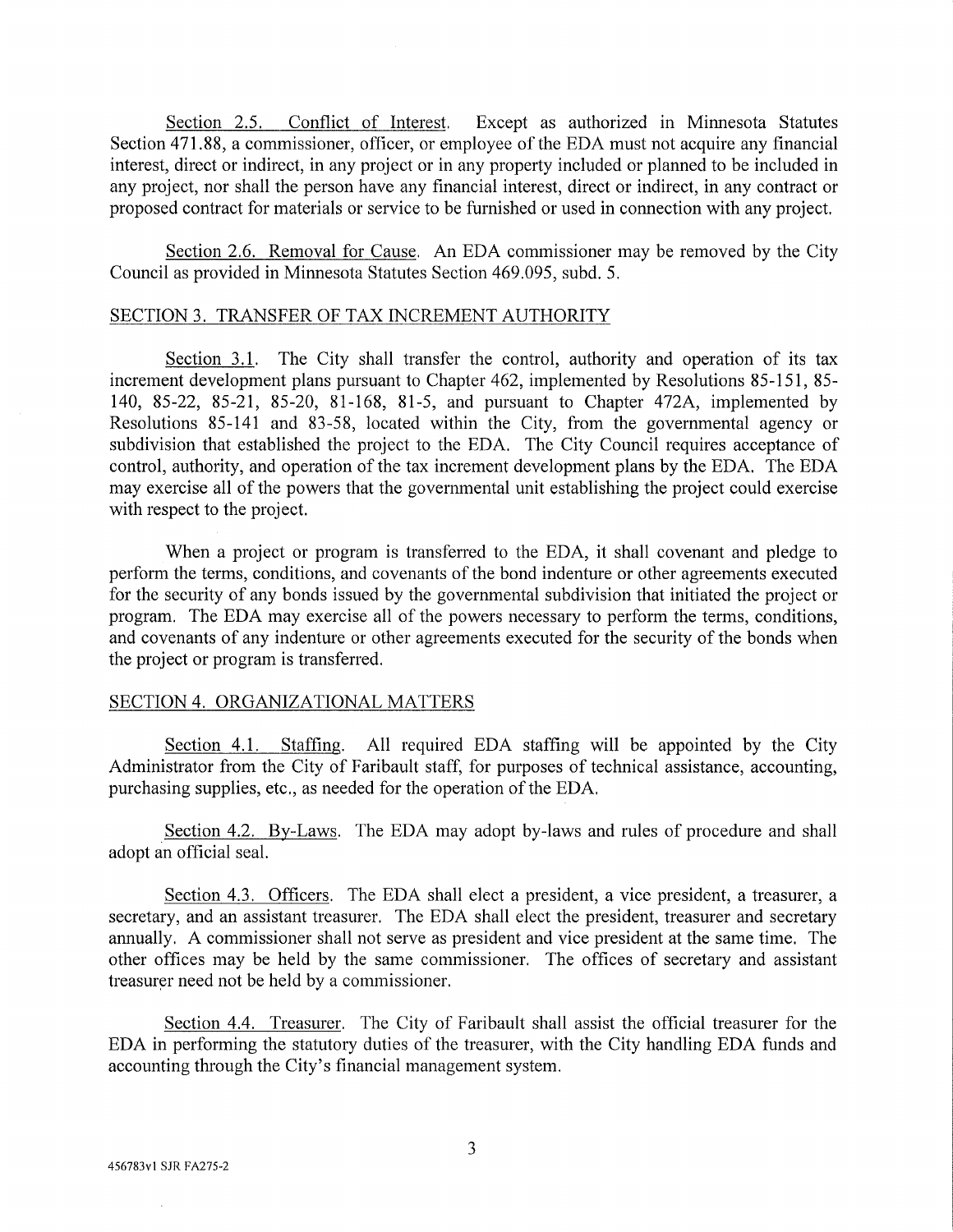Section 4.5. Public Money. EDA money is public money.

Section 4.6. Legal Services. The EDA shall use the services of the City Attorney for its legal needs. The City Attorney is its chief legal advisor.

Section 4.7. City Purchasing. The EDA may use the facilities of the City's purchasing department in connection with construction work and to purchase supplies, equipment or materials.

Section 4.8. Delegation Power. The EDA may delegate to one or more of its agents or employees powers or duties as it may deem proper.

### **SECTION 5. FINANCIAL MATTERS**

Section 5.1. Budget to City. The EDA shall annually submit its budget to the City Council for approval. The budget must include a detailed written estimate of the amount of money that the EDA expects to need from the City to perform its business during the next fiscal year.

Section 5.2. Fiscal Year. The fiscal year for the EDA shall be the same as the City.

Section 5.3. Report to City. Annually, at a time and in a form fixed by the City Council, the EDA shall make a written report to the Council giving a detailed account of its activities and of its receipts and expenditures during the preceding calendar year, together with additional matters and recommendations it deems advisable for the economic development of the City.

Section 5.4. Financial Statement. The EDA's financial statement must show all receipts and disbursements, their nature, the money on hand, the purposes to which the money is to be applied, the EDA's credits and assets, and its outstanding liabilities, in a form required for the City's financial statements. The EDA shall examine the statement together with the treasurer's vouchers. If the EDA finds the vouchers are correct, it shall approve them by resolution and enter the resolution into its records.

Section 5.5. Audits. The financial statements of the EDA must be prepared, audited, filed and published or posted in a manner required for the financial statements of the City. The financial statements must permit comparison and reconciliation with the City's accounts and financial reports. The report must be filed with the state auditor by June 30 of each year. The auditor shall review the report and may accept it or, in the public interest, audit the books of the EDA.

### SECTION 6. SCHEDULE OF POWERS

Section 6.1. Economic Development Districts. The EDA may establish and define the boundaries of economic development districts at any place and at any time within the City. The EDA must hold a public hearing on the matter, with notice published at least 10 days prior to the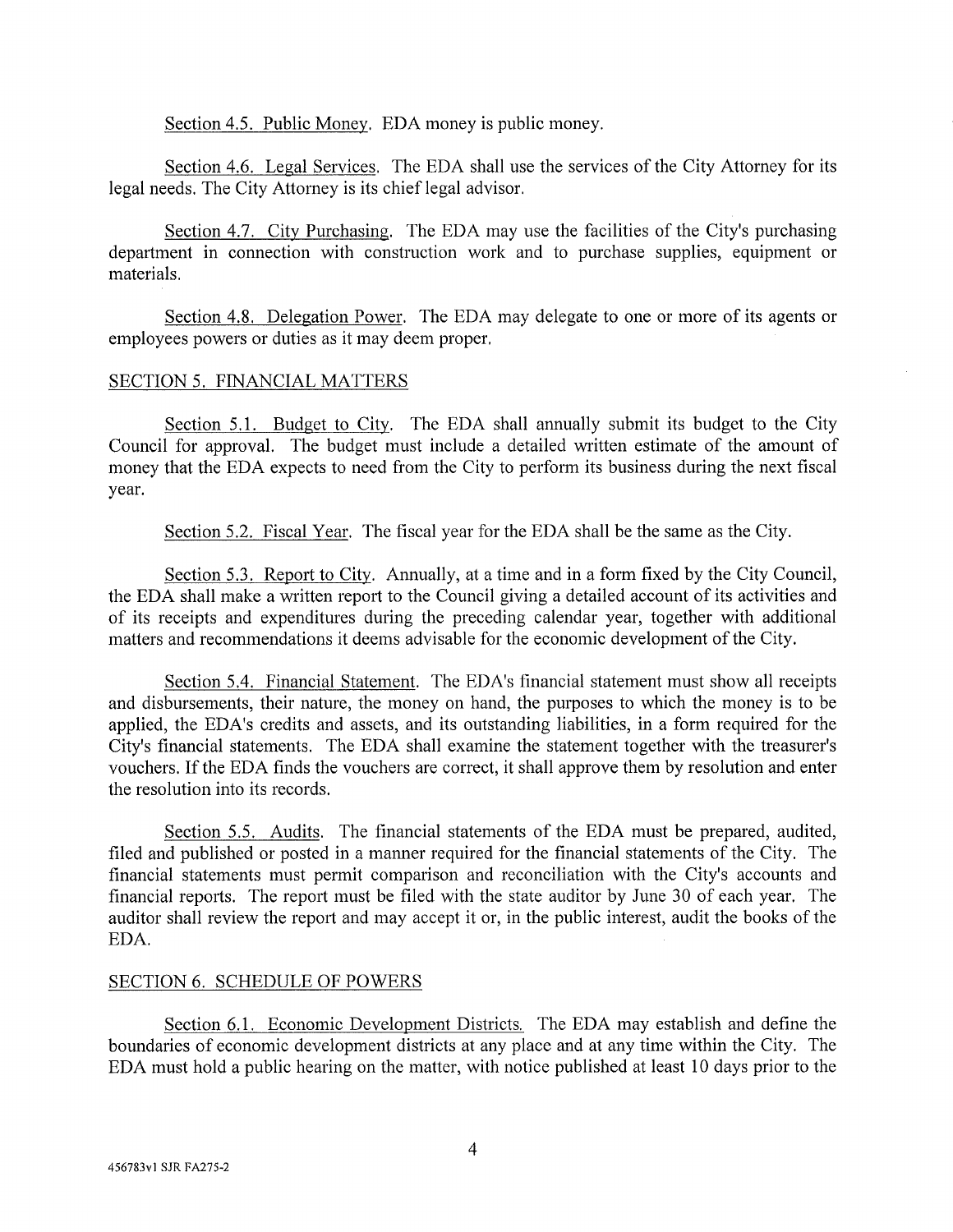hearing in the official city newspaper. The establishment of an economic development district must be approved by the City Council pursuant to Minnesota Statues.

Section 6.2. Acquisition of Property. The EDA may acquire by lease, purchase, gift, devise or condemnation proceedings the needed right, title and interest in property to create economic development districts.

Section 6.3. Revolving Loan Fund. The EDA shall have the power to administer the Economic Development Revolving Loan Fund.

Section 6.4. Options. The EDA may sign options to purchase, sell or lease property.

Section 6.5. Eminent Domain. The EDA may use eminent domain under Chapter 117, or under the City Charter to acquire property it is authorized to acquire through condemnation.

Section 6.6. Contracts. The EDA may make contracts for the purposes of economic development within its granted powers. The EDA may arrange with the federal government, any of its agencies, with persons, public corporations, the state, or any of its political subdivisions, commissions or agencies, for separate or joint action, on any matter related to the EDA's powers or doing its duties. The EDA may contract to purchase and sell real and personal property. However, the EDA is not authorized to issue debt without prior Council approval.

Section 6.7. Limited Partner. The EDA may be a limited partner in a partnership whose purpose is consistent with the EDA's purpose.

Section 6.8. Rights and Easements. The EDA may acquire rights or easements for a term of years or perpetually for development of an economic development district.

Section 6.9. Receipt of Public Property. The EDA may accept land, money, or other assistance, whether by gift, loan or otherwise, in any form from the federal or state governments, or any political subdivisions or agencies thereof, to acquire and develop economic development districts.

Section 6.10. Development District Authority. The EDA may sell or lease land held by it for economic development in economic development districts.

Section 6.11. As Agent. The EDA may cooperate or act as an agent for the federal or state government, or a state public body, or an agency or instrumentality of a government or public body, to carry out the EDA's duties, or any other related federal, state or local law in the area of economic development district improvement.

Section 6.12. Studies, Analysis and Research. The EDA may study and analyze economic development needs in the City, and ways to meet those needs.

Section 6.13. Public Relations. To further an authorized purpose, the EDA may: (1) join an official, industrial, commercial or trade association, or other organization concerned with the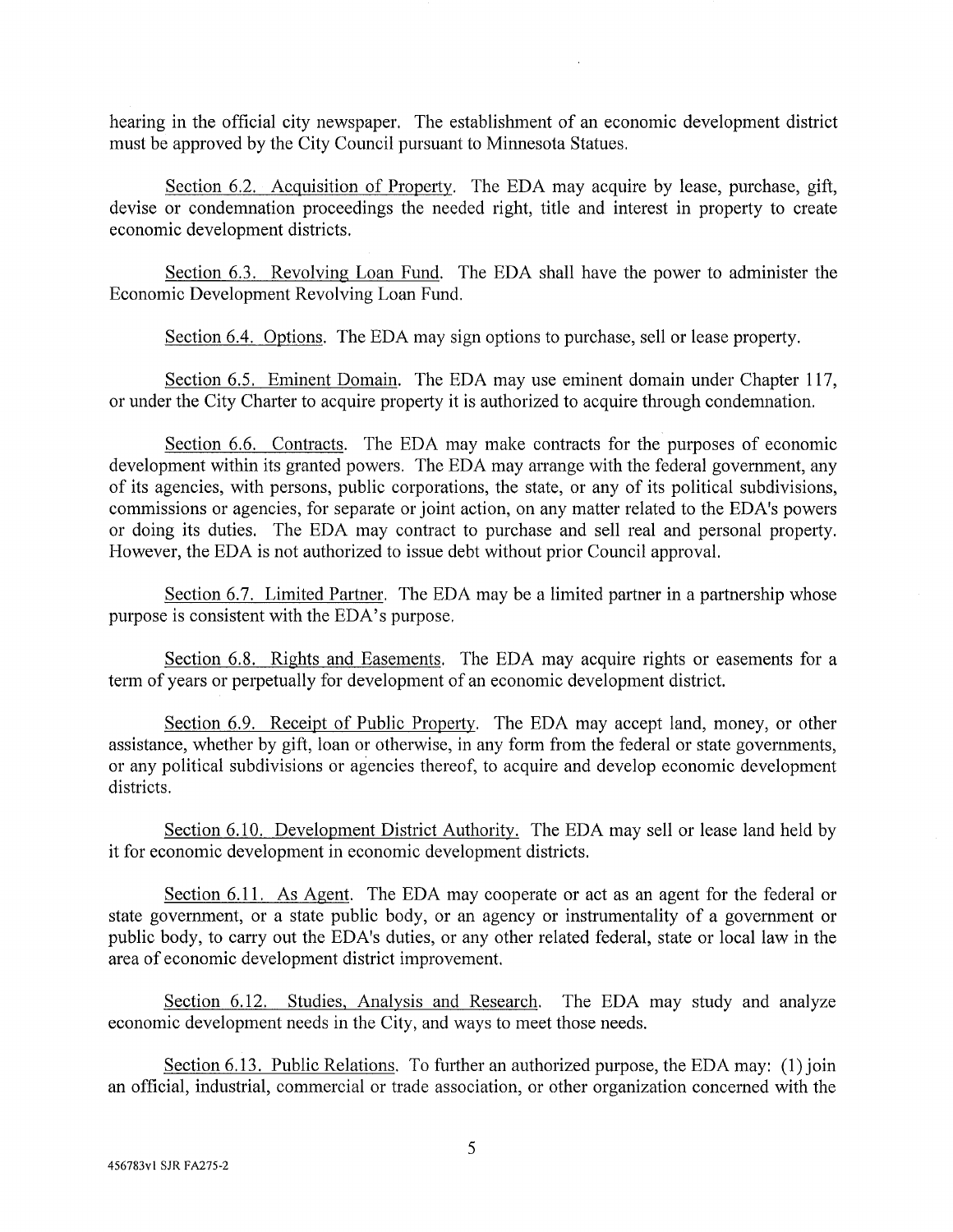purpose; (2) have a reception of officials who may contribute to advancing the City and its economic development; and (3) carry out other public relations activities to promote the City and its economic development.

Section 6.14. Accept Public Land. The EDA may accept conveyances of land from all other public agencies, commissions, or other units of government, if the land can be properly used by the EDA in an economic development district.

Section 6.15. Economic Development. The EDA may carry out the law on economic development districts to develop and improve lands in an economic development district to make it suitable and available for its purposes.

#### SECTION 7. DEBT ISSUANCE.

Section 7.1. Debt Issuance. The EDA cannot issue debt obligations without the prior approval of the City Council.

Section 7.2. Bonds. General Obligation Bonds, Industrial Development Bonds, Tax Increment Bonds, and Revenue Bonds, whose proceeds are required for EDA approved projects, must be issued by the City Council pursuant to the City of Faribault Charter and applicable Minnesota Statutes.

Section 7.3. Pledge. All bonds issued by the City Council for the debt obligations of the EDA must be secured by the full faith, credit and resources of the City.

Section 7.4. Tax Levy. The tax levy must be certified by the City Council, and must be pledged back to the City.

Section 7.5. As Borrower and Lender. The EDA may borrow for its approved projects from the City; and, from its own proceeds, may make or purchase loans for economic development facilities which it believes requires financing.

#### SECTION 8. SALE OF PROPERTY

Section 8.1. Power. The EDA may sell and convey property owned by it within the city or an economic development district consistent with the requirements of Minnesota Statutes Section 469.105.

#### SECTION 9. ADVANCES BY EDA

Section 9.1. Advances by the EDA. The EDA may advance its general fund money or its credit, or both, without interest, for its objectives and purposes.

### SECTION 10. DATE EFFECTIVE